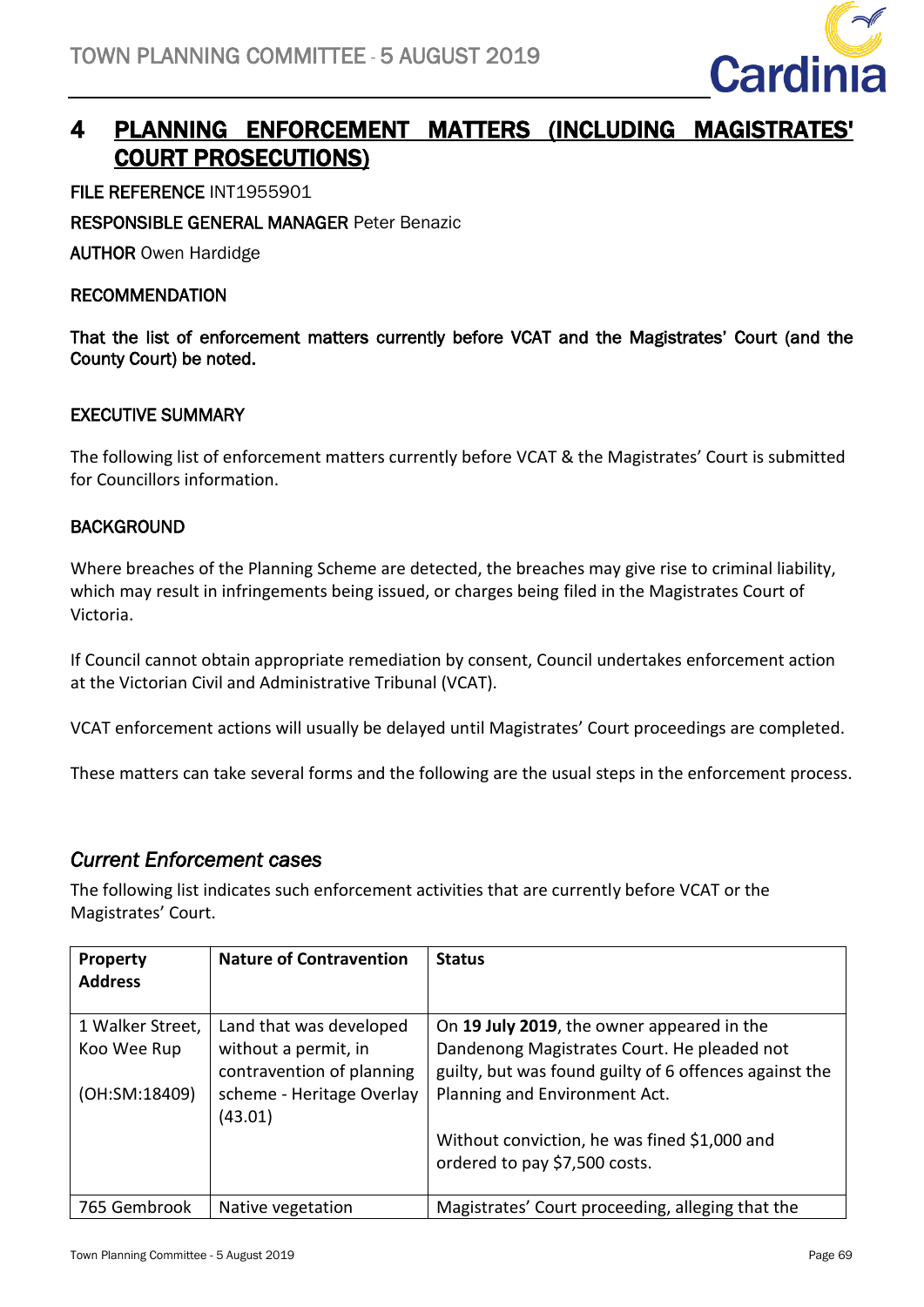

| Rd, Pakenham         | removal, and earthworks                       | owner has conducted earthworks that require a                   |
|----------------------|-----------------------------------------------|-----------------------------------------------------------------|
| Upper                | creating driveway and                         | permit, and cleared native vegetation, both without             |
|                      | hardstand, in breach of                       | a permit.                                                       |
| (OH:LK:16299)        | Rural Conservation Zone -                     |                                                                 |
|                      | Schedule 2,                                   | The case will proceed as a contested hearing on<br>30 July 2019 |
|                      | Environmental                                 |                                                                 |
|                      | Significance Overlay                          |                                                                 |
|                      | Schedule 1, and Clause<br>52.17               |                                                                 |
| <b>Officer South</b> | Land used for materials                       | VCAT enforcement order application is listed for                |
| Rd, Officer          | recycling, being a                            | further hearing on the 11 <sup>th</sup> August 2019.            |
|                      | prohibited use, contrary                      |                                                                 |
| OH:JALF:18419        | to the Urban Growth                           | The owner of the land undertook to the Tribunal to              |
|                      | Zone.                                         | remove waste materials from the land within two                 |
|                      |                                               | months, and that this had already commenced.                    |
|                      |                                               |                                                                 |
|                      |                                               | Compliance Services will monitor the progress of the            |
|                      |                                               | clean up, and return the matter to the Tribunal if the          |
|                      |                                               | clean up does not proceed satisfactorily.                       |
| 13-15 Carney         | Use of the land as a store,                   | VCAT enforcement order application filed, and has               |
| St, Koo Wee          | without a planning                            | been allocated a Practice Day Hearing on 5 <sup>th</sup> July   |
| Rup                  | permit, contrary to the<br>Commercial 1 Zone. | 2019.                                                           |
| OH:JALF:19446        |                                               |                                                                 |
| 112 Murray Rd,       | Use of the land for the                       | VCAT enforcement order application is listed for                |
| Cora Lynn            | purpose of a dwelling,                        | Practice day hearing on 30 August 2019.                         |
|                      | without a planning                            |                                                                 |
| JALF:JALF:19463      | permit, and alteration and                    |                                                                 |
|                      | use of a building                             |                                                                 |
|                      | (approved by planning                         |                                                                 |
|                      | permit T020163) contrary                      |                                                                 |
|                      | to the conditions of the                      |                                                                 |
|                      | permit.                                       |                                                                 |

# *Conclusion*

The list of current enforcement activities is presented for information.

# Glossary of terms

# Practice day hearing

This is the first stage of the VCAT process, and is held shortly after the application is lodged. It is used to assess the future path of the case, and determine if the case can be settled, or will need to proceed to a full hearing.